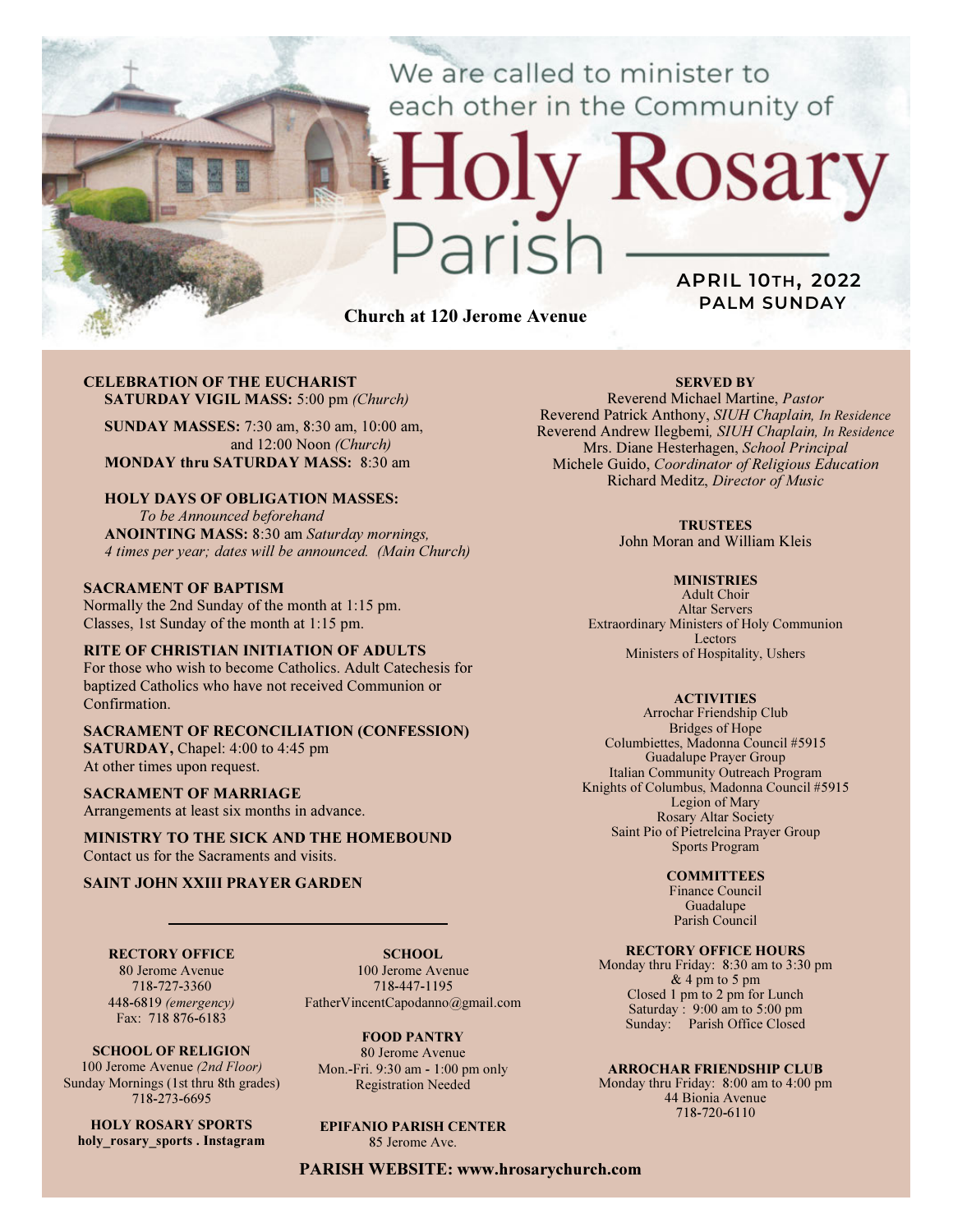

SUNDAY, April 10, 2022 - Palm Sunday CCD Classes today. Children attend the 8:30 am Mass followed by their class. Any question regarding the CCD Program, please leave a message for Ms Guido at 718-273-6695



MONDAY, April 11, 2022 No Parish Activities during Holy Week 2-4 pm & 6-8 pm - Confessions, Rectory

TUESDAY, April 12, 2022

WEDNESDAY, April 13, 2022

THURSDAY, April 14, 2022 - Holy Thursday 7:30 pm - Mass of the Lord's Supper

FRIDAY, April 15, 2022 - Good Friday Day of Fast & Abstinence 9:00 am - Tenebrae, Church 3:00 pm - Liturgy of the Word & Holy Communion 7:30 pm - Stations of the Cross, Church

SATURDAY, April 16, 2022 - Holy Saturday 9:00 am Tenebrae, Church No Confessions or 5:00 pm Mass 8:00 pm - Easter Vigil & Mass of the Resurrection

SUNDAY, April 17, 2022 - Easter Sunday No CCD Classes today. Regular Sunday Mass Schedule.

STATIONS OF THE CROSS Stations of the Cross will be held on Good Friday at 7:30 pm. All are encouraged to attend.

.





The Cardinal's Appeal is underway now in our Parish. Our goal is \$55,000. To date \$18,575 has been pledged from 66 gifts. This is 34% of our goal.

# MEMORIAL MASSES

 Due to the shortage of priests at Holy Rosary, we are unable to accept separate, private memorial masses on the anniversary of death any longer.

 Please reserve a Mass, shared or otherwise, for your deceased loved one upon the opening of the Mass Book each year.



# EASTER FLOWERS

Parishioners on our envelope System will find an Easter Flower Donations Envelope in the packet of March envelopes mailed home to you. Additional envelopes are available in the Narthex.

Your generosity will help beautify our Altar during the Easter season.

# LENTEN GUIDELINES

During the Season of Lent, our Church recommends that all the Faithful reflect a spirit of penance in their daily life through performing acts of fast and abstinence.

**FASTING** requires that only one full meal be taken per day. Two other smaller meals may be taken during the day to maintain physical strength, but these two meals together should not equal a full meal in quantity. Fasting obliges all those who have reached the age of 18 and continues to oblige until age 59. Those not specifically obliged to fast are encouraged to join in the discipline of fasting to the extent that they are able.

**ABSTINENCE** prohibits individuals from eating meat. Abstinence obliges all those who have reached the age of 14 and above. Children and adolescents should be encouraged to join in this discipline to the extent that they are able. ASH WEDNESDAY AND GOOD FRIDAY

> Are days of fast and abstinence. FRIDAYS in Lent are days of abstinence. Please cut out and save for future reference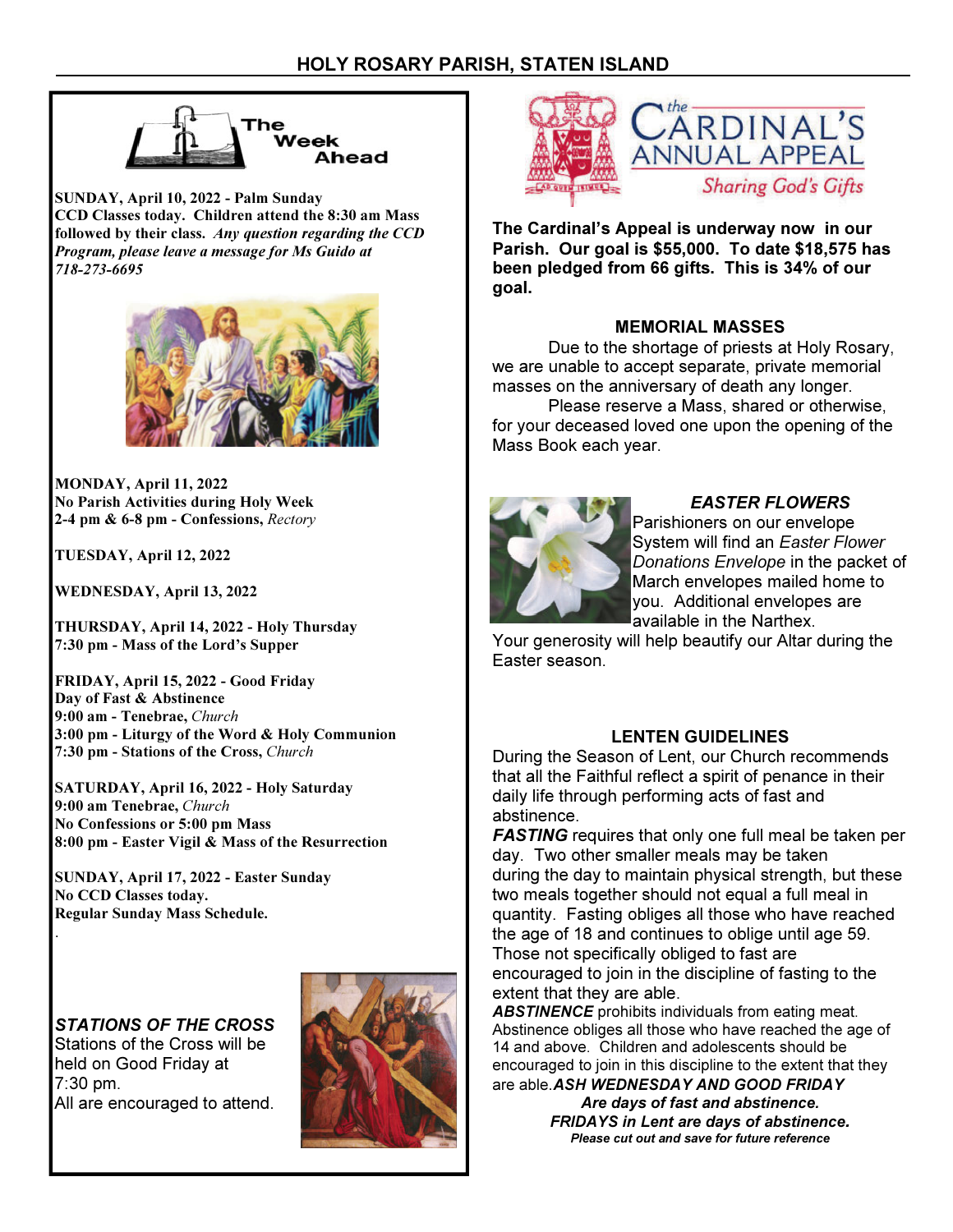# PALM SUNDAY OF THE PASSION OF THE LORD

# EASTER TRIDUUM

**CONFESSIONS** Monday, April 11th from 2:00 to 4:00 pm & 6:00 to 8:00 pm, Rectory

HOLY THURSDAY, April 14th 7:30 pm - Mass of the Lord's Supper Daily Mass Chapel Open for Prayer until 11:00 pm

GOOD FRIDAY, April 15th Rectory Office open 9:00 to 12 Noon A day of Fast & Abstinance No Morning Masses

9:00 am - Tenebrae (Sung Morning Prayer) 3:00 - Liturgy of the Word and Holy Communion 7:30 pm - Stations of the Cross

HOLY SATURDAY, April 16th Rectory Office Open 9:00 am to 6:00 pm 9:00 am Tenebrae (Sung Morning Prayer) No 4:00 pm Confessions & No 5:00 pm Mass 8:00 pm - Easter Vigil & Mass of the Resurrection

EASTER SUNDAY, April 17th

Masses: 7:30 am, 8:30 am, 10:00 am & 12 Noon Rectory Office will be Closed Easter Monday

Dear Parishioners,

 During Holy Week we reflect on the meaning of one great truth that sheds light on everything we believe in as Christians, the death of Jesus and His Resurrection from the dead.

 May your participation in the rites of this Holy Week enrich your understanding of this truth and give you the profound joy that such understanding brings.

 To all parishioners, friends and their families, may you have the joy and blessing of this Easter Season.

Have a Blessed and Joyous Easter,

 Father Michael Martine Father Andrew Ilegbemi Father Patrick Anthony

DON'T FORGET TO GET YOUR SUPER 50/50 RAFFLE FOR THE MONTH OF APRIL! The Winner will be Drawn the Last Day of the Month & the winning amount will be printed in the Bulletin A Reminder that the Donation is \$5.00

 You will find a yellow envelope for this Raffle in the packet mailed home to you. If you want to enter more than once, additional envelopes are available in the Hospitality Room. Drop the envelope in the Collection Basket or Bring to the Rectory. You may fill out as many envelopes as you like. Send in your envelopes now for April and let's build up the jackpot! The March winner received \$240.



# Wedding Banns

II Salvatore Floridia & Megan Burka

Please Note Our Parish Office Hours Monday through Friday 8:30 am to 3:30 pm and 4:00 pm to 5:00 pm Closed from 1:00 pm to 2:00 pm for Lunch

> Saturday Hours 9:00 am through 5:00 pm

Sunday - Rectory is Closed

# AND IN ALL THINGS GIVE THANKS

| April 3, 2022 Adult Collection             | \$7,458.00 |
|--------------------------------------------|------------|
| April 3, 2022 Children's Collection        | \$124.00   |
| April 4, 2021 Adult Collection             | \$5,047.00 |
| April 4, 2021 Children's Collection        | \$33.00    |
| This Week's On Line Giving (not available) |            |

Our Weekly Parish Operating Expenses are \$18,298.00